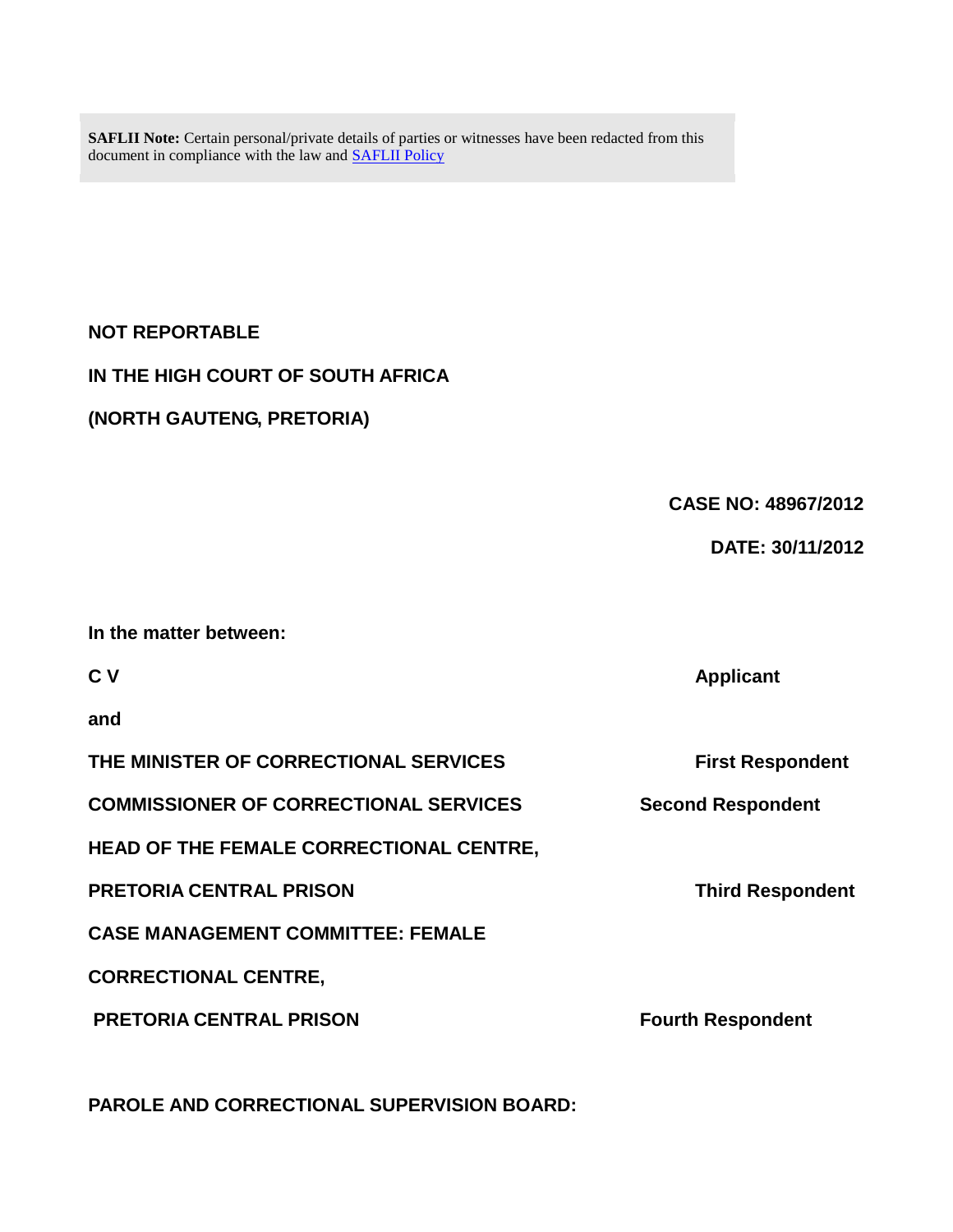#### **FEMALE CORRECTIONAL CENTRE,**

#### **PRETORIA CENTRAL Fifth Respondent**

#### **JUDGMENT**

#### **MAKGOKA, J:**

[1] The applicant seeks, in the main, an order reviewing and setting aside the decision of fifth respondent (the parole board) made on 7 August 2012 not to recommend her for conversion of her sentence into correctional supervision. The applicant accordingly seeks an order substituting that decision with an order referring her to the sentencing court for reconsideration of her sentence in terms of s 276A(3)(a)(ii) of the Criminal Procedure Act, 51 of 1977 (the CPA). In the alternative, the applicant seeks an order directing the second respondent to refer the matter to the Correctional Supervision and Parole Review Board.

[2] The applicant is currently serving a 7 years prison term, following her conviction by this court (Eksteen AJ) of twelve counts including fraud; several counts of indecent assault involving minor girls, among others; contravention of s 27(1 )(a) of the Films and Publications Act 65 of 1996; contravention of s14(3)(c) of the Sexual Offences Act, 34 of 1957. She was sentenced on 10 February but only commenced serving on 17 May 2010 after an application for leave to appeal was refused by the Supreme Court of Appeal. She received a 6 months presidential general amnesty announced on 27 April 2012. Her effective sentence is therefore 6.5 years.

[3] Since her incarceration, the applicant has taken some steps towards rehabilitation. She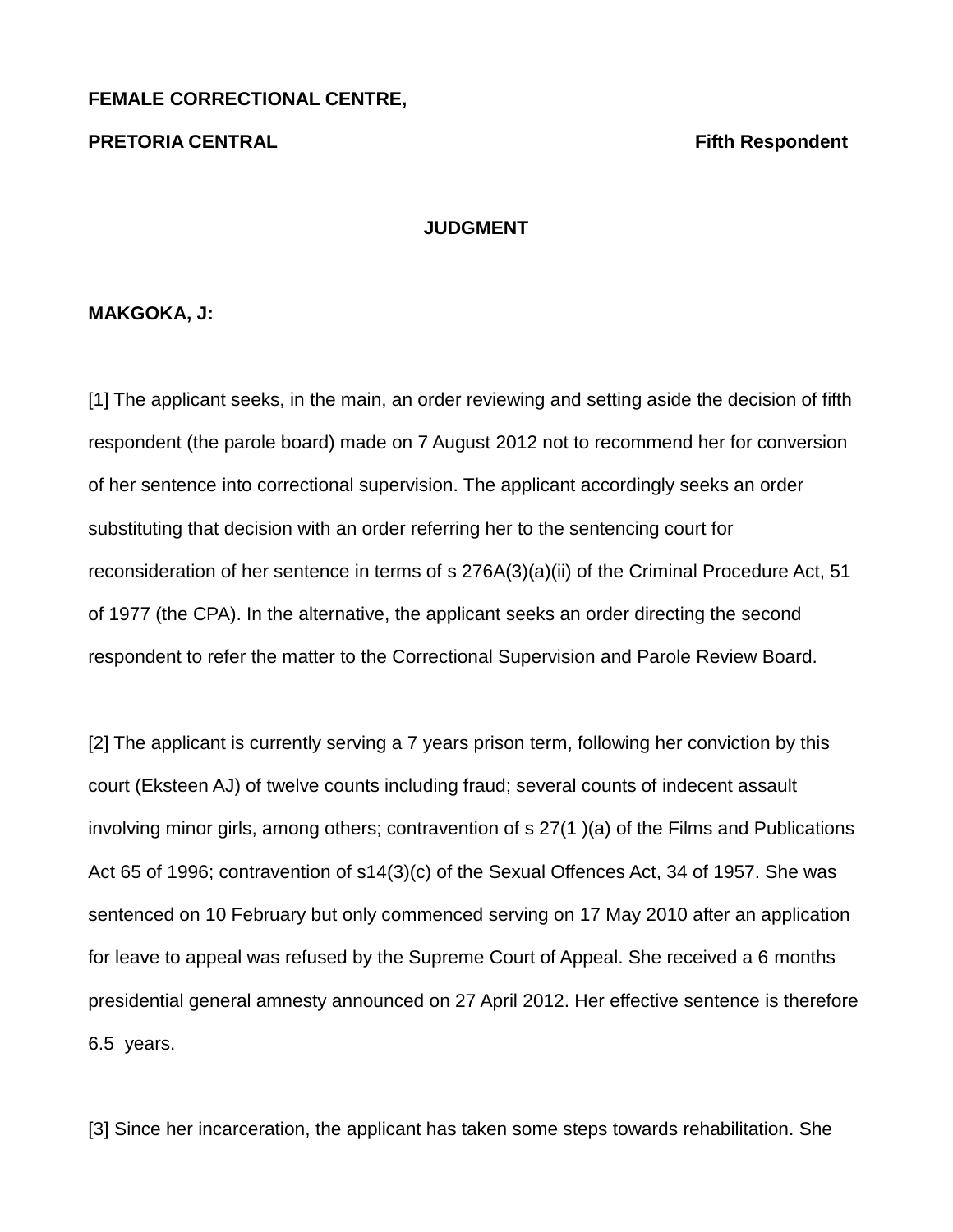has completed an HIV/Aids adherence and prevention programme. She has also obtained a certificate in a skills development project hosted by the University of Pretoria, and participated in a restorative justice programme. She was appointed a tutor in adult basic education and English, assisting offenders to complete grades 10, 11 and 12. She has letters of support and recommendation from the chairperson of the fourth respondent, a priest form the Dutch Reformed Church; a spiritual care coordinator of the prison; and her mother.

[4] The conversion of a sentence of direct imprisonment into one of correctional supervision is deal with in s 276A (3)(a)(ii) of the CPA. The following provisions are relevant:

'(3) (a) Where a person has been sentenced by a court to imprisonment for a period-

(i) not exceeding five years; or

(ii)exceeding five years, but his date of release in terms of the provisions of the Correctional Services Act, 1959 (Act 8 of 1959), and the regulations made thereunder, is not more than five years in the future,

And such a person has already been admitted to a prison, the Commissioner or a parole board may, if he or it is of the opinion that such a person is fit to be subjected to correctional supervision, apply to the clerk or registrar of the court, as the case may be, to have that person appear before the court a quo in order to reconsider the said sentence',

[5] In terms of s 73(7)(c) of the Correctional Services Act 111 of 1998 (before its amendment in March 2012 by Act 5 of 2011) an inmate must have served at least a quarter of her sentence before he or she is considered for conversion of sentence. It is common cause that the applicant qualifies in this regard, having served a quarter of her sentence. The next step in the process is a finding by the parole board that the inmate is fit and suitable to be referred to the sentencing court for reconsideration of their sentence. In this regard the parole board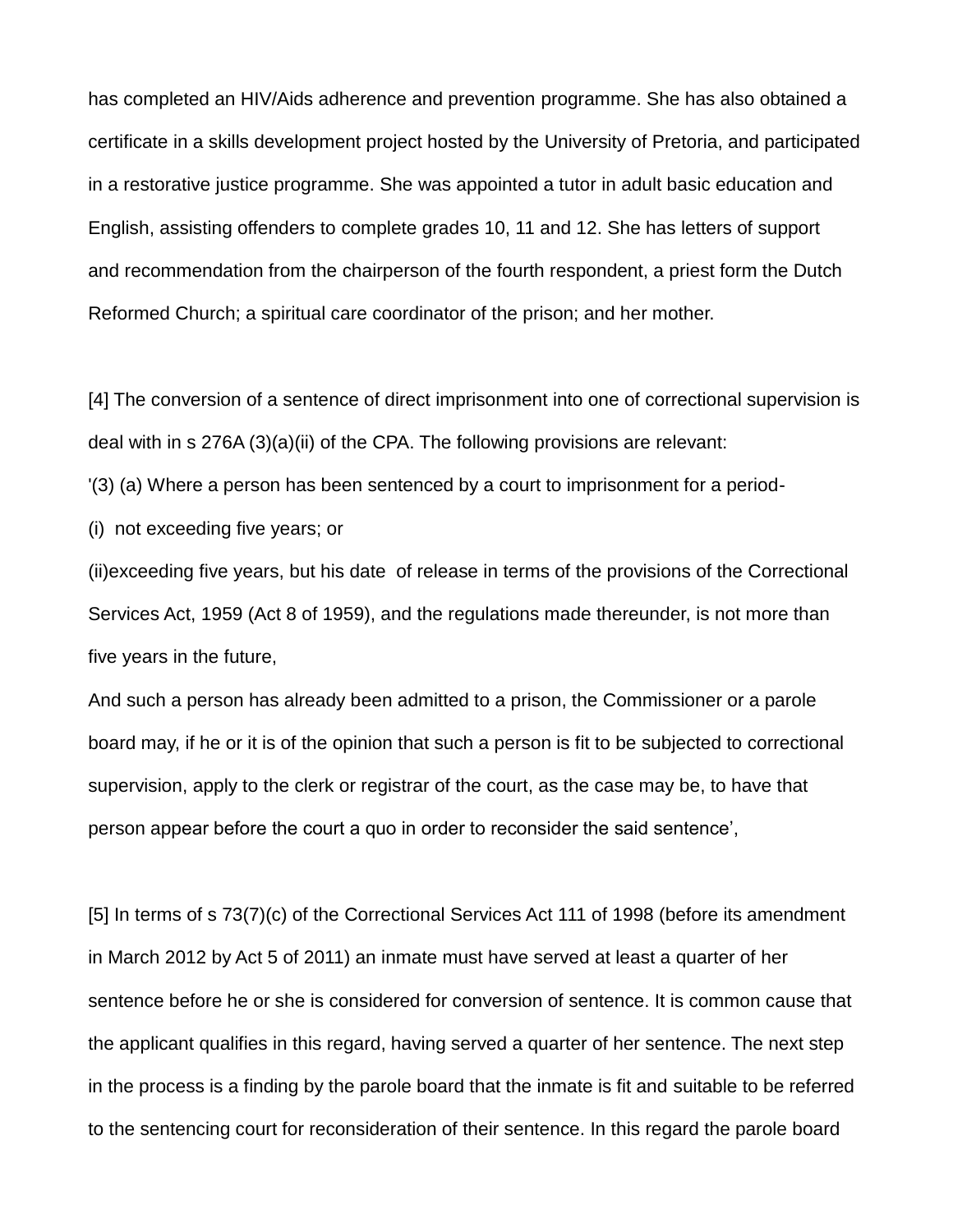decided on 7 August 2012 that the applicant is not suitable. The applicant is aggrieved by that decision, hence this application.

[6] The applicant seeks to review and set aside the parole board decision in terms of s 6(2) of the Promotion of Administrative Justice Act 3 of 2000 (PAJA), on the ground that:

(a) the audi alteram partem rule was not fairly applied;

(b) the decision was not rationally connected to the information before the parole board, or the reasons furnished for it by the parole board;

(c) the decision was taken in bad faith, arbitrarily and/or capriciously;

(d) irrelevant considerations were taken into account and relevant considerations were not considered.

[7] Before I consider the specifics of the present application, it is prudent to set out the process of conversion of sentence into one of correctional supervision. The process commences with the fourth respondent, who, in terms of s 42 of the Act, is enjoined, among others, to ensure that each sentenced prisoner has been assessed. For prisoners serving more than twelve months there should be a sentence plan as required by s 38(2). Of particular relevance to the present case, the fourth respondent has to prepare and submit to the parole board, a profile report, together with the relevant documents, regarding: (a) the offence or offences for which the sentenced prisoner is serving a term of imprisonment together with the judgment on the merits and any remarks made by the court in question at the time of the imposition of sentence if made available to the Department of Correctional Services;

(b) the previous criminal record of such prisoner;

(c) the conduct, disciplinary record, adaptation, training, attitude, industry, physical and mental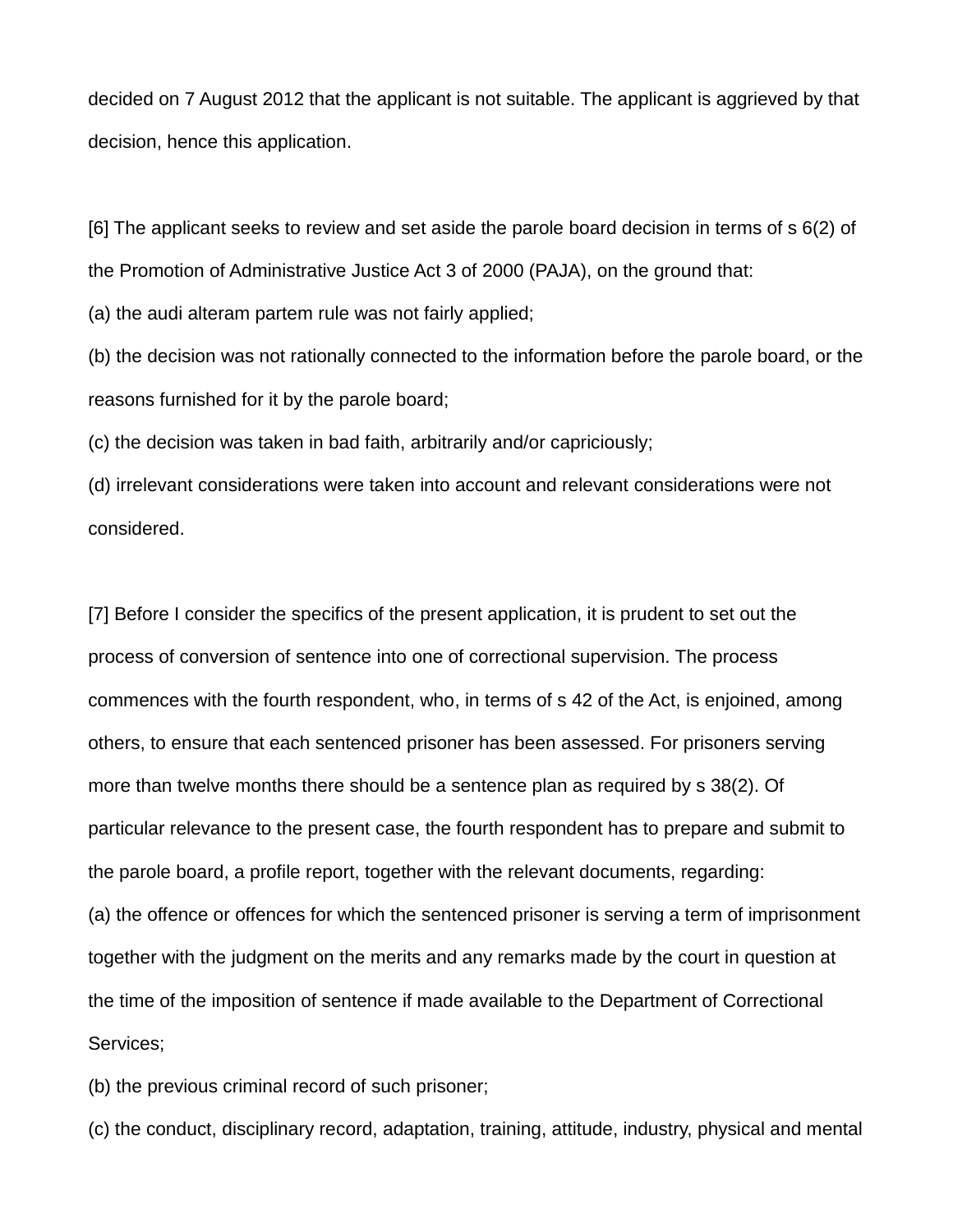state of such prisoner;

(d) the likelihood of a relapse into crime, the risk posed to the community and the manner in which this risk can be reduced;

(e) the possible replacement of such sentenced offender under correctional supervision in terms of a sentence provided for in s 276(1) (i) or 287(4)(a) of the CPA, or in terms of the conversion of such an offender's sentence into correctional supervision under sections 276A(3)(e)(ii), 286B(4)(b)(ii) or 287(4)(b) of the CPA and the conditions for such placement; (f) the possible placement of such prisoner for such placement; and

(g) such other matters as the parole board may request.

[8] Back to the facts of the present case. In February 2012, the fourth respondent commenced with the process to prepare the applicant's profile to place her before her before the fifth respondent to consider her suitability for reconsideration of sentence. That process was interrupted by circumstances which are not particularly relevant for the present purposes. On 29 May 2012 the applicant brought an application before this court to enforce certain of her rights. That application was ultimately settled between the parties on the following basis: (a) the fourth respondent would prepare the applicant's profile and recommendation by no longer than 31 July 2012;

(b) the parole board would consider the applicant's suitability for conversion of her sentence by no later than 31 August 2012;

(c) the applicant would receive a copy of her profile at least 7 days before the hearing.

[9] Shortly after the settlement, the applicant was consulted by a social worker and a psychologist, with a view to compiling the relevant reports to be submitted to the parole board. On 24 July 2012 the fourth respondent recommended the conversation of the applicant's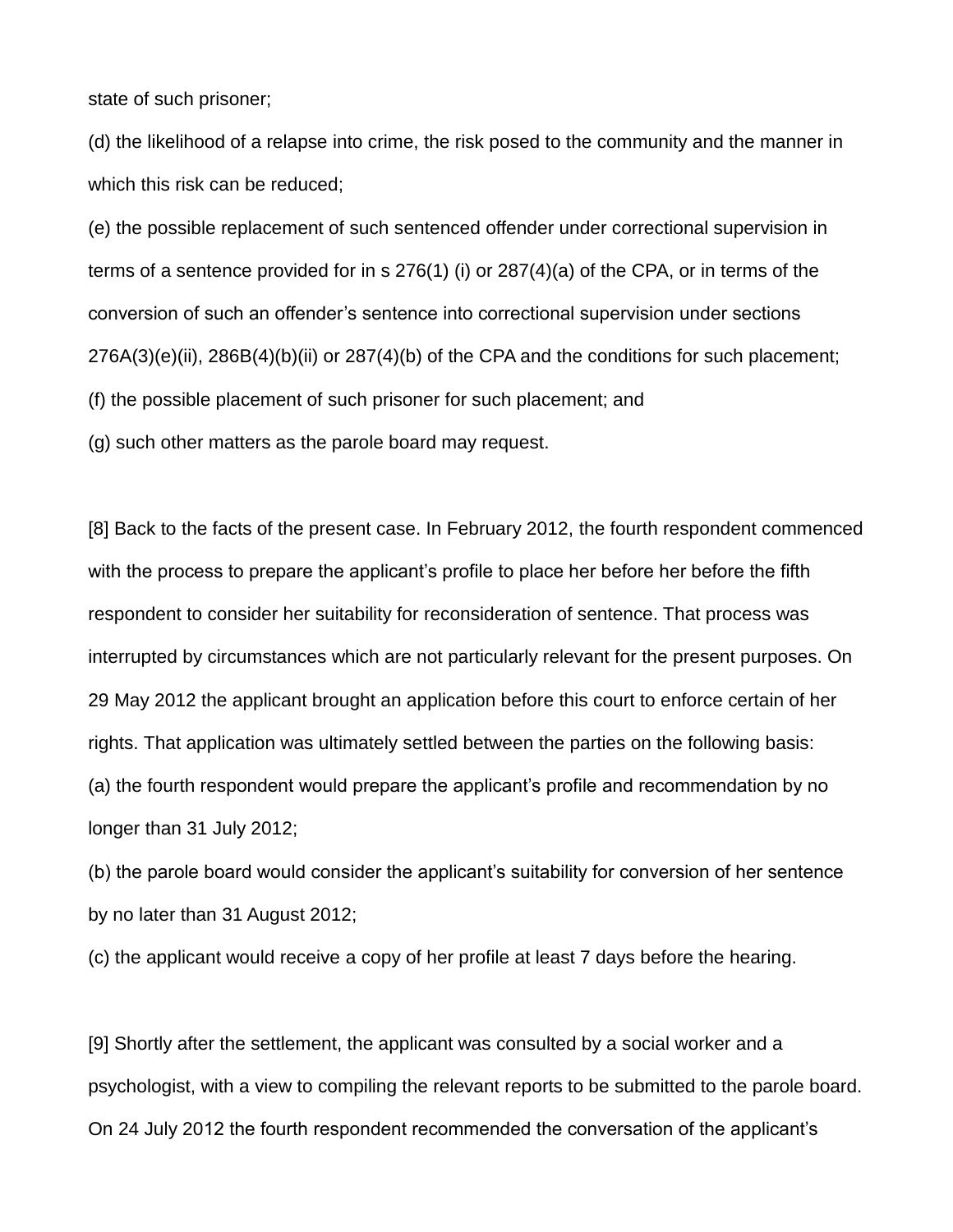sentence into correctional supervision in terms of s 276A (3) of the CPA. On 7 August 2012 the applicant appeared before the parole board for consideration whether she is a suitable candidate for conversion of sentence. The parole board decided that she is not. The reasons for that decision are stated as follows;

The Board has decided not to recommend the offender for conversion of sentence. The CSPB has noted with concern, the seriousness of the crime, the number of victims involved and the negative impact this had on the community. Many lives were affected; especially the minors whose future was adversely scarred by the experience the offender put them through. The fact that offender attended and completed relevant programs are greatly appreciated, and the efforts she put in improving fellow offenders' lives. The board also noted the Court/Judge sentence remarks (enclosed) that the only appropriate sentence for the offender is direct imprisonment. The offender, in her capacity as a learned advocate, betrayed less learned victims as she misused her position of trust and misled poor, disadvantaged children. The Board concur with the court that offender should serve the sentence as prescribed'.

[10] It is common cause that the decision of the parole board was taken without the social worker and psychologist's updated reports. These reports are extremely important for the fourth respondent's recommendation to the parole board for it to properly exercise its discretion as to whether the applicant is a suitable candidate for reconsideration of sentence. That discretion must be exercised taking into account a range of considerations, including the contents of the reports by the social worker and/or psychologist.

[11] In addition, the views of the victims and their families need to be considered. In terms of s 299A of the CPA, the nature of the offences of which the applicant was convicted, accords the victims or their relatives, a right to attend a meeting of the parole board or make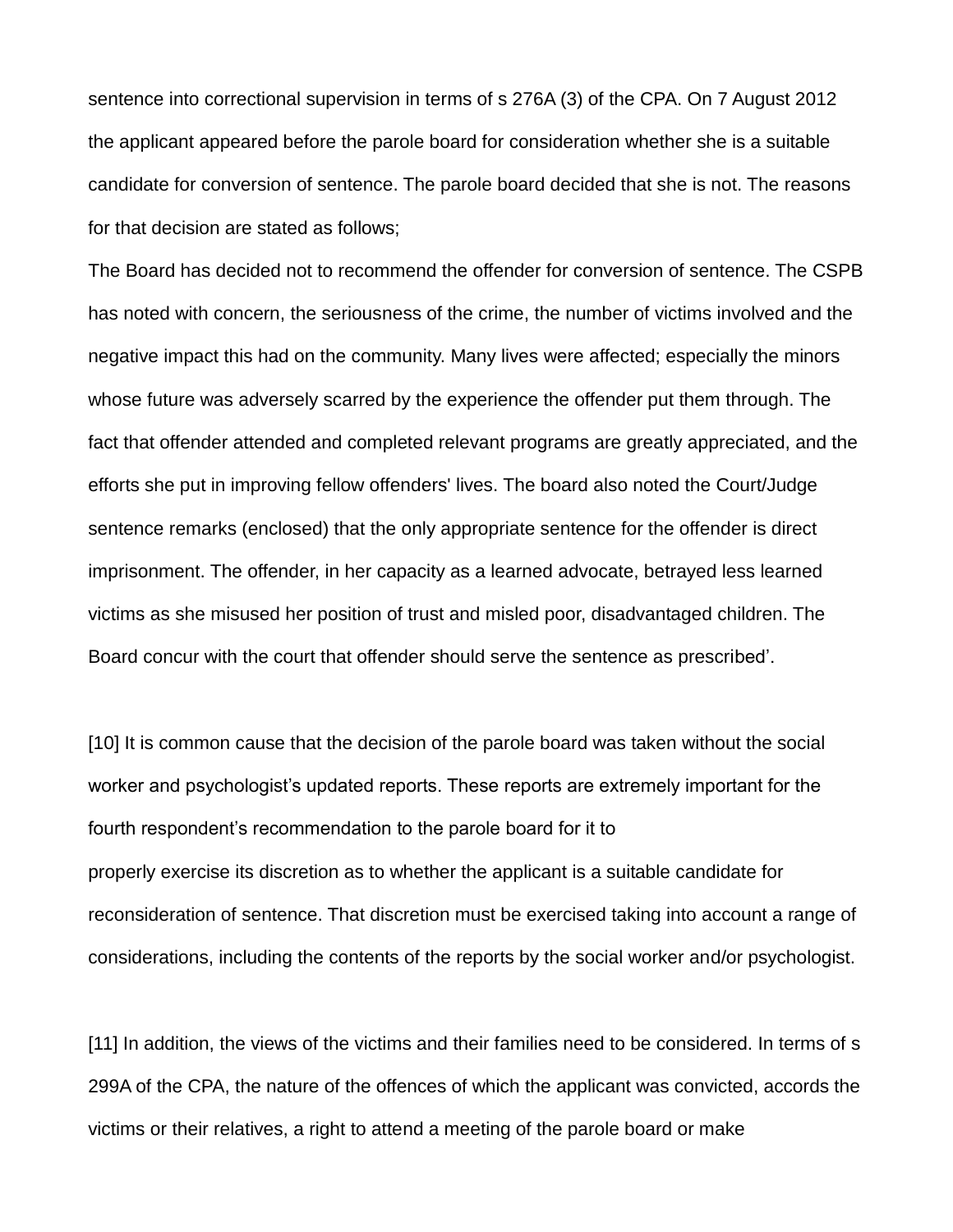representations when placement on parole of the applicant is considered. Under those circumstances, s 74(4) of the Act provides that the second respondent (the commissioner) must inform the complainant or relative in writing when and to whom he or she may make representations, and when and where a meeting will take place. This is dependent on whether during the sentencing the victims or relatives were informed of their right, and have indicated their wish to the commissioner to exercise that right. There is some debate in the present case as to the adequacy of the explanation by the court during the sentencing stage. In the end, nothing turns on this aspect as it is now clear that the victims wish to exercise that right and they were not informed of the sitting of the parole board.

[12] In the absence of all the above information, it is clear that the decision of the parole board was taken without all the prescribed information being available. To that extent, it was arbitrary and capricious. On that basis alone the parole board's decision has to be set aside. What remains is what should be ordered in its stead. Mr. Engeibrecht SC, counsel for the applicant, urged me, quite forcefully, not to refer the matter back to the parole board. Instead, counsel proposed, I should refer the applicant directly to the sentencing court to reconsider the sentence. This, counsel submitted, was justified as the applicant should not be prejudiced by the respondents' failure to ensure that all the relevant information was before the parole board when it considered the applicant's suitability for sentence reconsideration. Counsel furthermore submitted that the applicant has proven herself to be a 'model prisoner' having regard to the favourable considerations mentioned in paragraph [3] above.

[13] I have a conceptual difficulty with the above proposition. As indicated elsewhere in this judgment, the jurisdictional factor which must be present before a referral to the court for sentence reconsideration, is the opinion of the parole board that an inmate is a suitable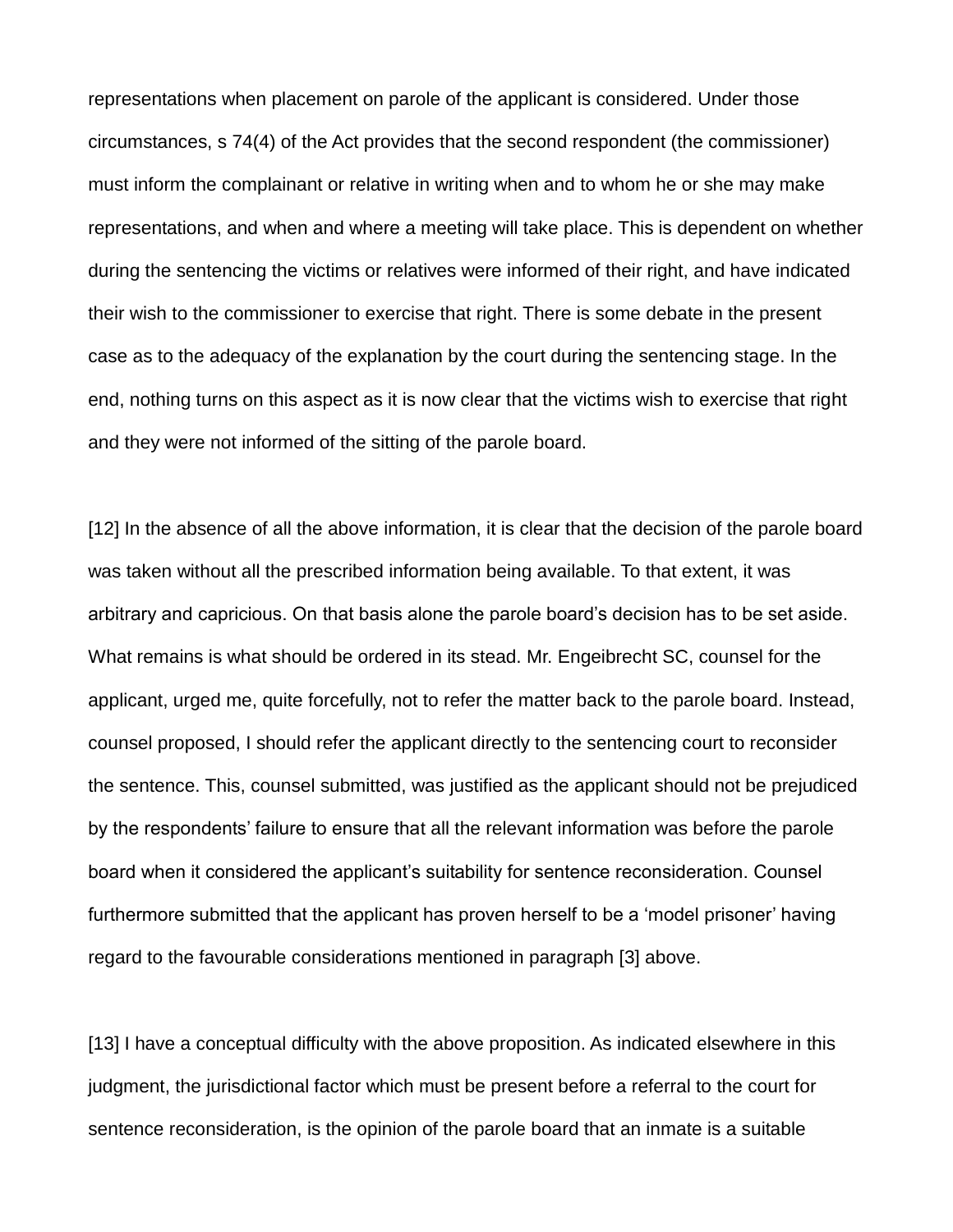candidate for such reconsideration. On a proper construction of the enabling section (276A(3) of the CPA) the only functionary body entrusted with that task is the parole board. I find nothing in the plain language of the section that a court can, without further ado, usurp that power and substitute the decision of the parole board with its own. Of course, the court retains the residual discretion in terms of s 8(1 )(ii)(aa) of PAJA, where exceptional circumstances justify such a decision. In the present application no such circumstances exist. It is not even suggested that there are any such circumstances.

[14] It has been stated - repeatedly now, that a court should be careful not to attribute itself superior wisdom in relation to matters entrusted to other branches of government: See Bato Star Fishing (Pty) Ltd v Minister of Environmental Affairs 2004

(4) SA 490 (CC) para 48, which has been followed in a line of subsequent cases. I therefore conclude that this court is not competent, in the absence of clear and demonstrable exceptional circumstances, to refer the applicant directly to the sentencing court.

[15] Even if this conclusion is wrong, the proposition contended for on behalf of the applicant is in any event, self-defeating. It is the applicant's case, and my finding, that the decision of the parole board was capricious and arbitrary, to the extent that the relevant information, which I have set out above, was not before it. As correctly submitted by Mrs. Manaka, counsel for the respondents, this court is in no better position than the parole board was when it took the decision. Were I to refer the applicant directly to the sentencing court, like the parole board, it would have to be on the basis of a finding that the applicant is suitable for reconsideration of sentence. Like the parole, I do not have all the relevant information which I would have to consider for that decision. All there is before me is evidence that the applicant appears to have acquitted herself very well as an inmate. That, however, relates to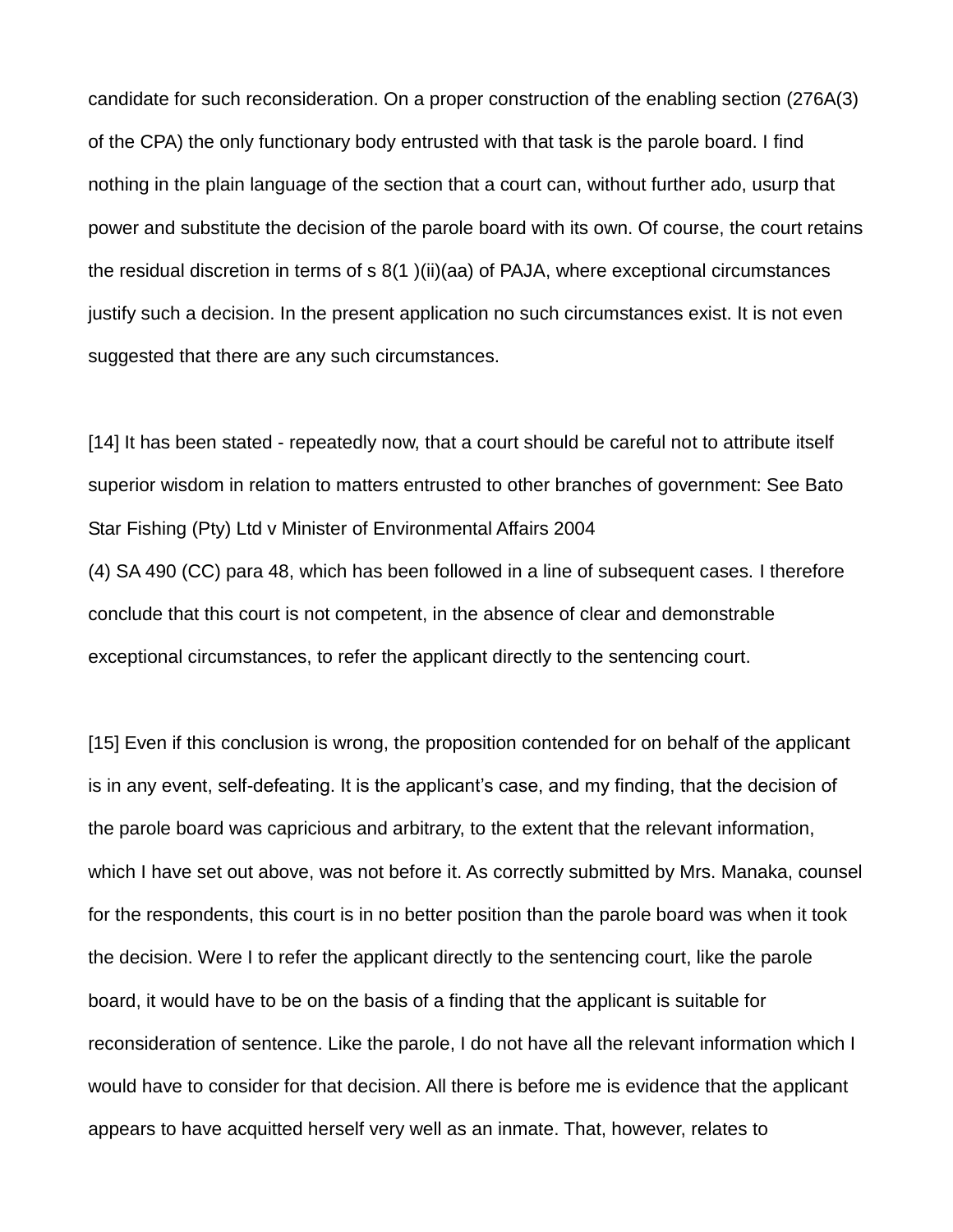rehabilitation, which is but only one of the various factors to be considered, together with others.

[16] The applicant has prayed that, in the event I disincline to refer her directly to the sentencing court, I should order the commissioner to refer the matter to the Correctional Supervision and Parole Review Board. In my view, this would not be a proper order under the circumstances, for the simple reason that having found that the decision of the parole board was taken without adequate information, it is only fair and just that the parole board be afforded an opportunity to make a proper decision, with all relevant information before it.

[17] Although there is a muted allegation of bias on the part of the parole board against the applicant (with the concomitant fear of the board's decision being a foregone conclusion not to recommend her), I find no evidence of that on the papers.

I therefore conclude that the matter should be remitted to the parole board for it to consider afresh, the applicant's suitability for conversion of her sentence. In the light of this conclusion, it is not necessary to consider a preliminary point argued on behalf of the respondents in terms of s 7(2) of PAJA, that the applicant has not exhausted all internal remedies before approaching this court.

[18] From the papers, it seems that both the psychologist and the social workers' updated reports are ready. The access to the victims would be facilitated by the presence of Mr. Coetzee, counsel who appeared on the day of the hearing. Although his application for joinder/postponement was refused, he remained on a watching brief throughout the hearing.

[19] Finally, the issue of costs. The applicant has been substantially successful. She is entitled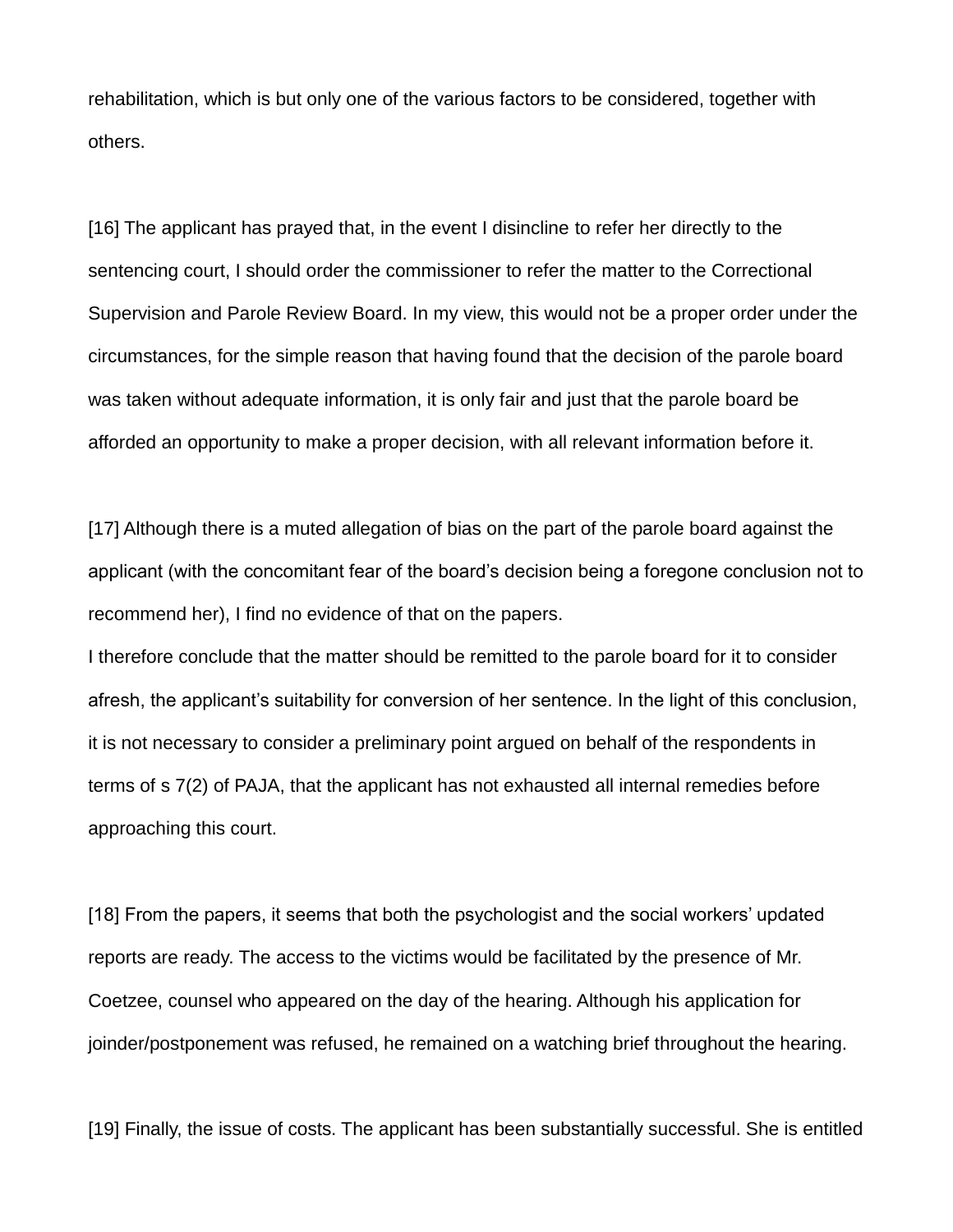to her costs. On her behalf, it was contended that these costs should include the costs of two counsel and 'a senior attorney'. In my view this is a simple and straight-forward application, where the employment of senior counsel was not warranted. I will therefore allow only costs of a junior counsel. To clarify the position for taxation purposes before the taxing master, the costs consequent upon employment of senior counsel are not allowed. The applicant's attorney is not entitled to the costs of arguing the application.

[20] In the result the following order is made:

1. The decision of the Parole and Correctional Supervision Board: Female Correctional Centre, Pretoria Central not to recommend the applicant for referral to the sentencing court, taken on 7 August 2012 is reviewed and set aside;

2. The Case Management Committee: Female Correction Centre, Pretoria Central is ordered to immediately prepare ail the relevant documentation, including the applicant's social worker and psychologist's reports, within 21 days of this order;

3.The Parole and Correctional Supervision Board: Female Correctional Centre, Pretoria Central, is ordered, by no later than 31 January 2013, to convene and consider the applicant's suitability for recommendation to the sentencing court for conversion of her sentence to one of correctional supervision.

4. The fifth respondent is ordered to pay the costs of the application, subject to the remarks made in paragraph [18] of the judgment;

JUDGE OF THE HIGH COURT DATE OF HEARING: 26 NOVEMBER 2012 JUDGMENT DELIVERED : 30 NOVEMBER 2012 FOR THE APPLICANT : ADV J ENGELBRECHT SC WITH